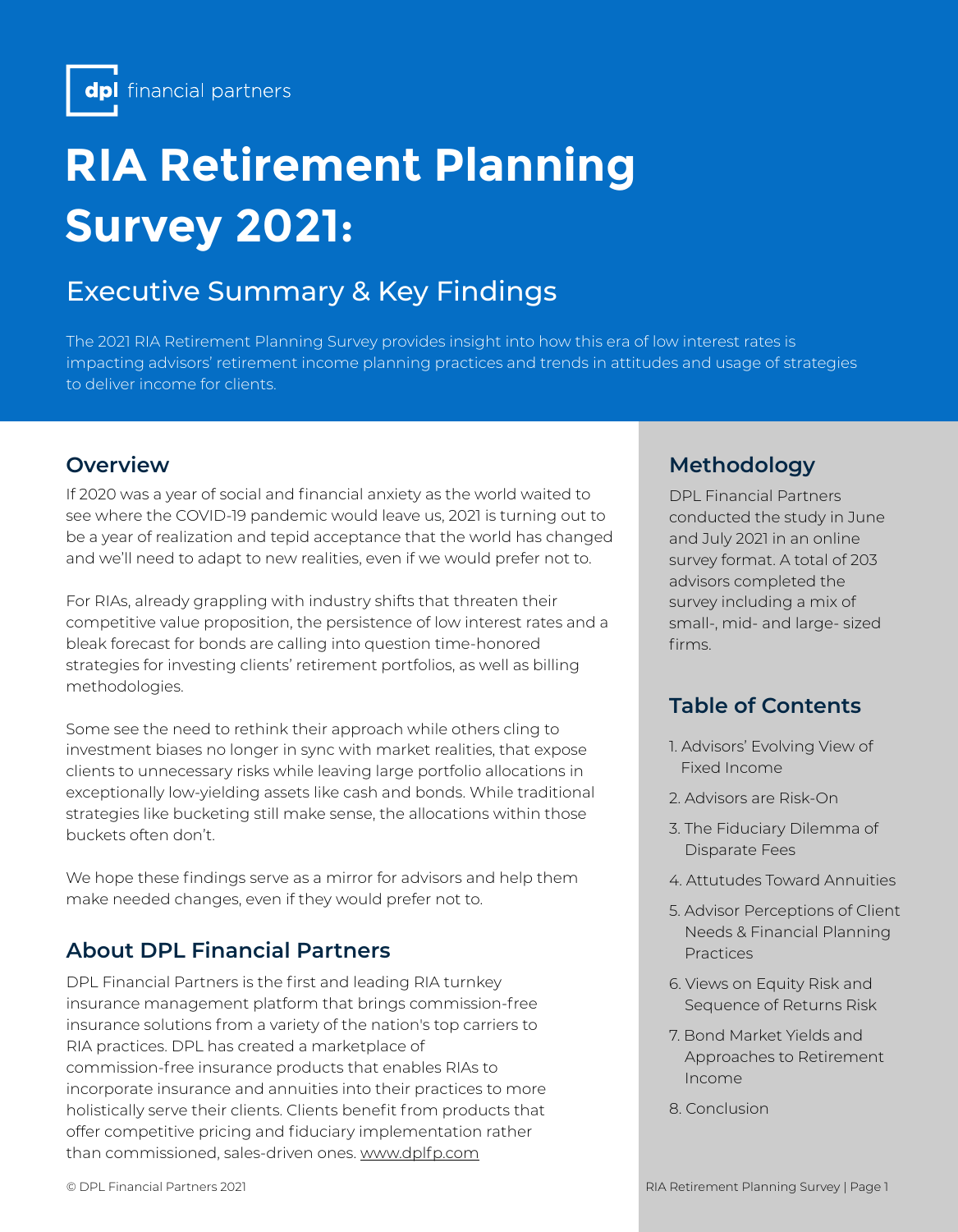# **Advisors' Evolving View of Fixed Income**

When compared to previous years' findings, this year's survey provides insights into how attitudes and practices are evolving over time and nowhere was this more evident than when tracking advisors' evolving views of fixed income.

Seventy percent of those surveyed said they were dissatisfied or very dissatisfied with their fixed income returns, up from about 55% last year. The increase in dissatisfaction aligns with a lackluster forecast for fixed income returns, which more than half of respondents expect to be less than 2.5%. This data supports the idea of a growing awareness among advisors of the realities of a secular decline in bond yields that has been solidifying for more than a decade.

As advisors come to grips with the persistence of low interest rates, many are shifting client assets into alternative investments to supplement or even replace fixed income allocations in portfolios. Consistent with last year's survey, many advisors rely upon total return strategies to meet clients' retirement income needs.

We have long been concerned about the implications for retirees when riskier investments are used to generate retirement income, particularly to fund essential expenses, and have presented academic study that demonstrates

#### **Relative to historical returns, how satisfied are you with the current fixed income market and your fixed income returns?**



a strong alternative to bonds in a financial plan. We also have seen that the downturn in fixed income yields is driving advisors to invest an increasing share of client portfolios in riskier assets such as equities and alternative investments to generate income.

However, a new question we added to the survey this year suggests a second factor could be exacerbating the trend toward greater risk in retirement portfolios, a factor that creates a disturbing financial conflict of interest: A significant portion of advisors said they are charging reduced fees—or no fees at all—on fixed income assets.

# **Advisors are Risk-On**

There is little doubt advisors are putting more of their clients' capital at risk. In its Winter 2021 Advisor Insights Guide, BlackRock analyzed more than 20,000 advisor portfolio models and found there was a 25% increase in risk over the last two years in the average moderate advisor model (or nearly  $10\%$  per year)<sup>1</sup>.

<sup>1</sup> https://www.orionportfoliosolutions.com/wp-content/uploads/dlm\_uploads/2021/02/advisor\_insights\_guide\_winter\_2021\_pdf\_0E1g8klU.pdf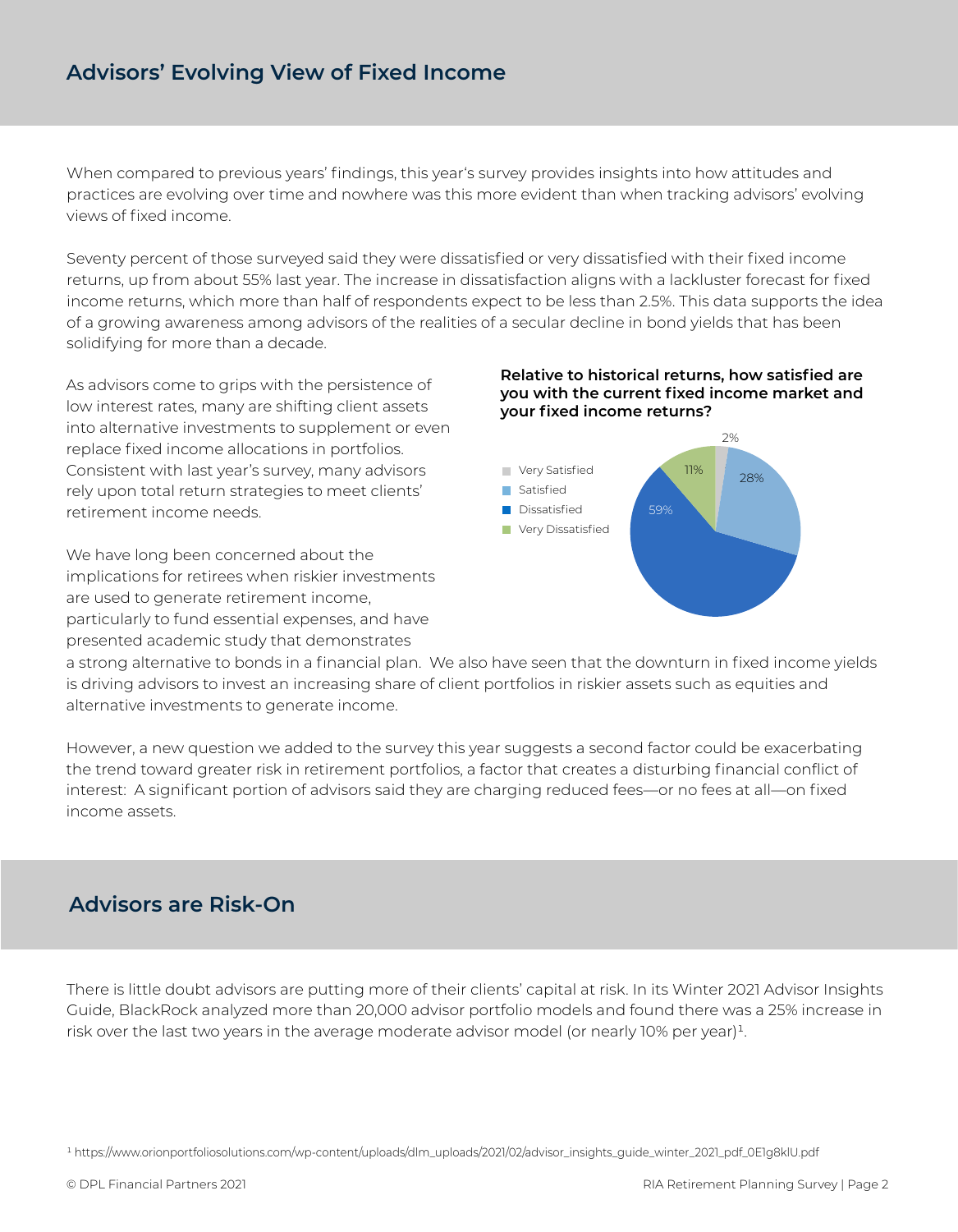And the same BlackRock report projects that investors won't necessarily be compensated for ramping up risk. While stocks returned 13.7% from 2010 to 2020 and bonds 3.6%, the firm's capital market assumptions for the next decade are much more modest at 5% per year for stocks and just 80 basis points for bonds<sup>1</sup>.

Respondents to our survey backed up those findings, with 58% indicating they have been allocating more heavily to dividend-paying stocks (versus 45% in 2020) and 26% adding to riskier credit investments (versus 22% in 2020).

**With the recent market volatility, what strategies have you employed to bridge the gap between your pre-retirees and retirees desired retirement income and the yield from their bond portfolios? Select all that apply.**



# **The Fiduciary Dilemma of Disparate Fees**

Low interest rates are having an impact on how advisors traditionally manage client assets and our survey revealed that interest rates are affecting traditional billing practices as well. Well over a third of respondents said they either charge reduced fees on fixed income assets or no fees at all.





Charging reduced or no fees on different asset classes creates a financial conflict of interest, akin to having different commission levels on products. This creates the perception that asset allocations or product choices may be guided by factors other than the best interest of the client.

At DPL, we have seen a similarly problematic compensation rationale whereby advisors believe they shouldn't bill on annuities because they require less management than other actively managed assets in the portfolio. This belief can lead to a reluctance to recommend annuities to clients who could benefit from them.

It is our strong opinion that the value fiduciary advisors bring to clients is their ability to deliver plans that achieve client goals rather than whether they are actively managing client assets. Advisor expertise and guidance is what clients pay for, regardless of the investment vehicles advisors use to deliver the best results.

It is fiduciary best practice to treat all assets equally, thereby avoiding even the appearance of a potential conflict.

<sup>&</sup>lt;sup>1</sup> https://www.orionportfoliosolutions.com/wp-content/uploads/dlm\_uploads/2021/02/advisor\_insights\_guide\_winter\_2021\_pdf\_0E1g8klU.pdf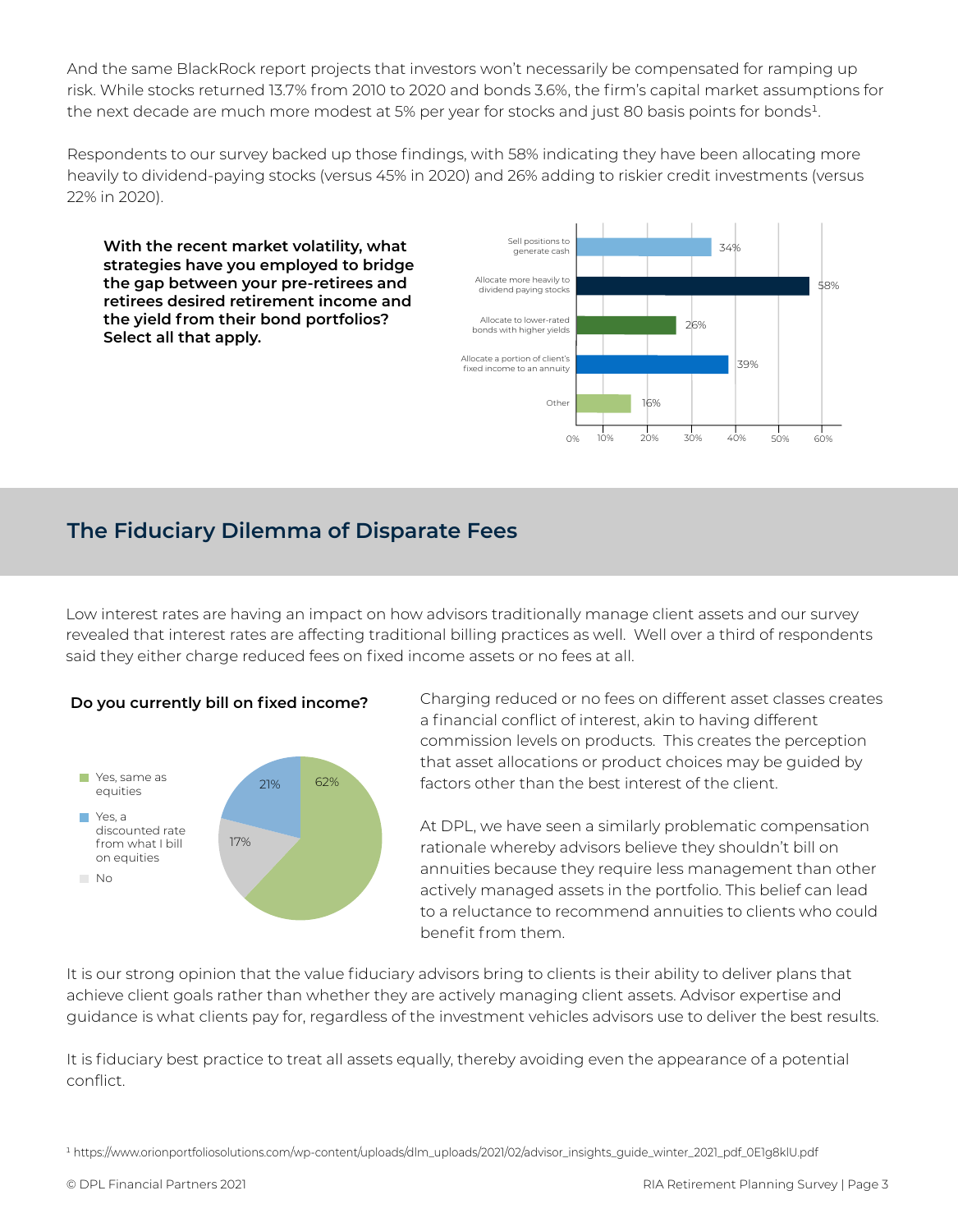# **Attitudes Toward Annuities**

*"When you're a hammer, everything looks like a nail."*

We continue to see advisors bring an investment bias to try to solve every problem with their investments-only hammer despite clear evidence that there are better solutions for some client needs.

A clear indication that this bias still permeates some corners of the advice industry was revealed in one question in particular.

#### **When choosing between the two options below, which would you rather choose?**

- Annuity that pays 6% guaranteed income for life (net of fees), while retaining cash value (until depleted by withdrawals)
- Bond portfolio yielding 1.5%

16% 84%

For the third year in a row, we asked advisors if they would prefer an annuity that pays 6% guaranteed income for life (net of fees), while retaining cash value (until depleted by withdrawals) or a bond portfolio yielding 1.5%. The vast majority of respondents said they would take the annuity, while 16%—almost half as many as last year—said they would pick the bond portfolio.

Though this suggests that some advisors feel personally more comfortable with bonds - irrespective of whether that is the best solution for the client - there was strong evidence of a growing openness among respondents to the role annuities can play in generating income when bonds aren't up to the job. More than 38% reported allocating some client assets to an annuity, versus 29% last year.



**What are your clients' attitudes towards annuities (2019 v. 2021)**

This year's survey results indicate a general increase in the use of annuities, and a growing trust from advisors and clients alike may be why. Client attitudes toward annuities are shifting as illustrated by the over 26% increase in respondents since 2019 who said clients "strongly like" or "somewhat like" the products.

And, advisors are catching on that annuities shine in a low interest rate environment. Almost three quarters of respondents believe a low interest rate environment is a good time to use an annuity, an increase from 59% a year before.

The upward trend in positive annuity opinions coincides with an increase in advisors' familiarity with different annuity products. Nearly half of respondents said they are "very familiar" with the various types of annuities, and 82% said they had a good working knowledge of both Variable Annuities and Fixed Annuities.

This begs the question: If advisors are familiar with annuity products and their uses, why aren't more using them when they have acknowledged that their clients want the benefits annuities provide?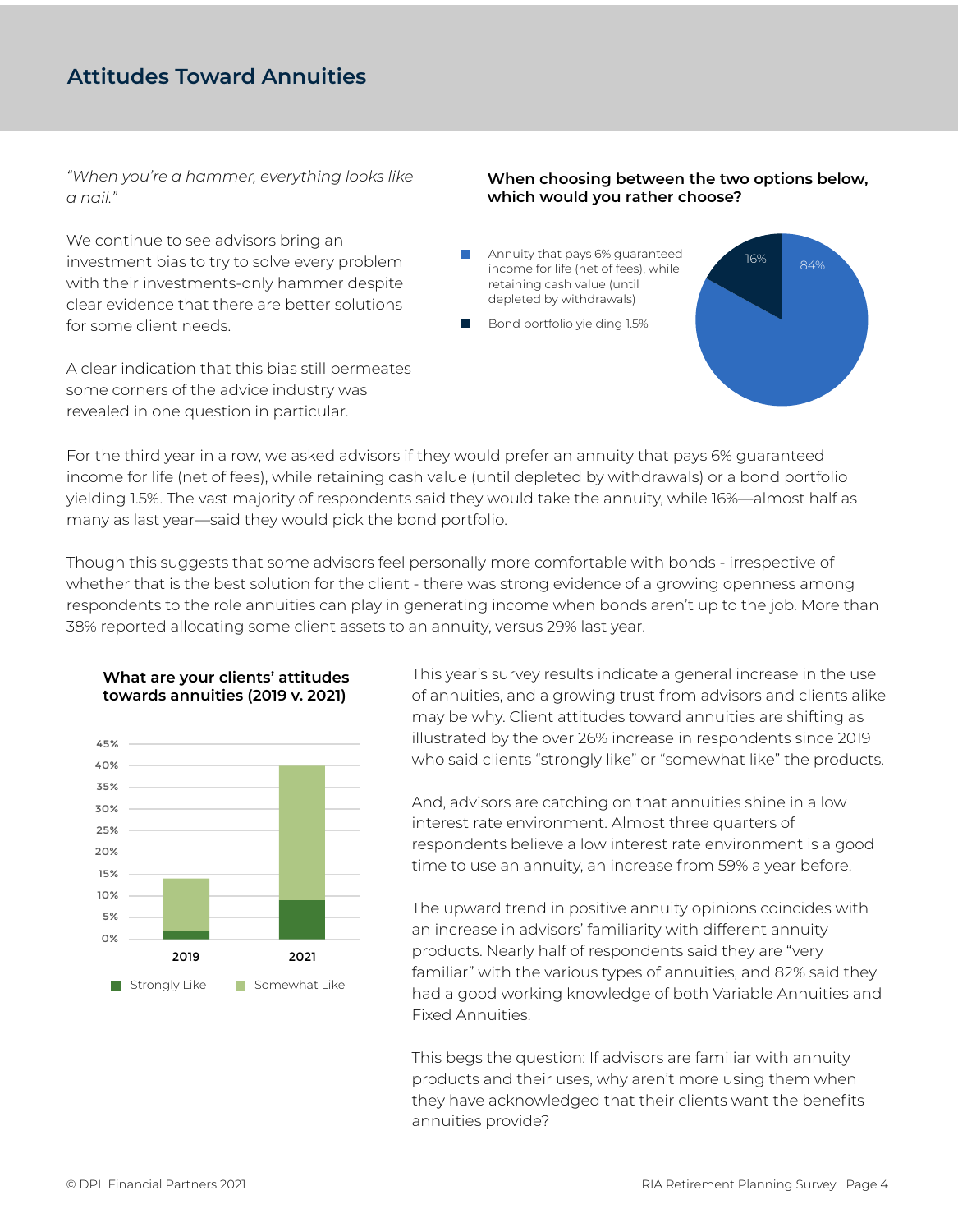# **Advisor Perceptions of Client Needs & Financial Planning Practices**

Advisors understand their clients' desires for secure retirement income. Over half said the primary job their client has tasked them with is providing a secure retirement, an uptick of 4% since 2019, and just under 80% said predictable income is more important to clients than asset growth, a number that has been consistent since 2019. Despite the lack of emphasis on asset growth, market-related anxiety grew once clients retired. Over half of retired clients, according to advisors, worried about portfolio performance more than they did before stepping down from their jobs.





Most respondents said they create financial plans for more than three quarters of their clients over the age of 50 and the majority (52%) said they plan for a life expectancy of 90-95 years. Most advisors (72%) said they use goals-based planning software. More than half (60%) of advisors said they are comfortable with a Monte Carlo score of less than 90% for the financial plans they create for clients.

When asked whether they distinguish clients' essential expenses from discretionary expenses in the financial plan, most respondents (83%) said they do consider essential vs. discretionary expenses differently, up 10% since the previous year, and over two-thirds say they look to fund essential expenses differently, a jump of 18% since 2019.

However, their response to the follow-up question, "Apart from social security, how do you typically fund essential expenses?", suggests that while the majority of advisors distinguish essential expenses, they fund them using investments like they do for discretionary expenses. For these advisors, the distinction appears to be a data point rather than the driver of a funding strategy in the plan.

**Generally, which is more important to your clients in retirement?**



#### **What is the ideal/target Monte Carlo score for your clients' retirement plans?**



#### **Do you look to fund essential expenses differently than discretionary?**

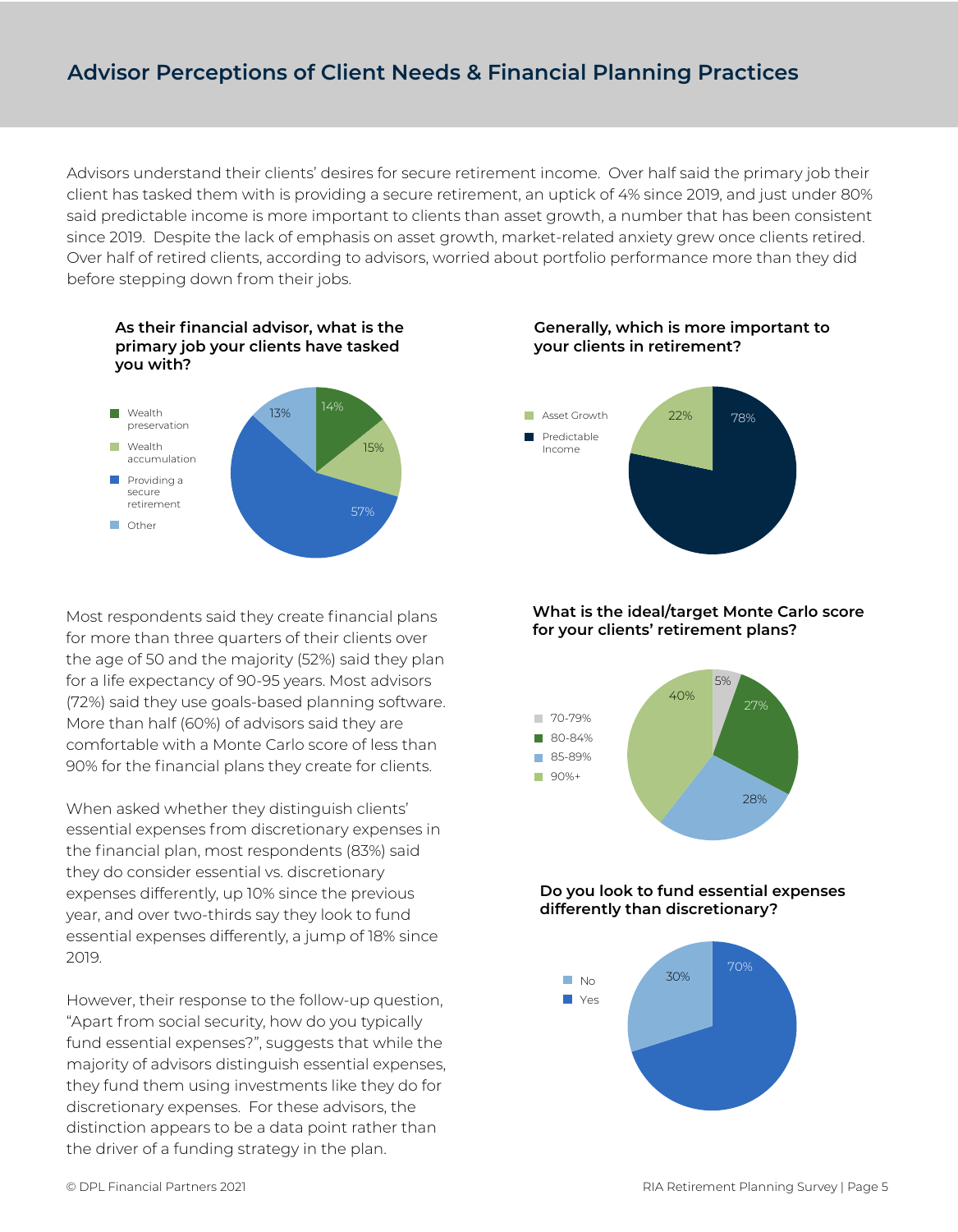#### **Apart from social security, how do you typically fund essential expenses?**



When we compare annuity usage to previous years we see a jump of nearly 20% of advisors who indicate they fund essential expenses with an income annuity from 2020 to 2021. This corresponds to a decrease in advisors who use bonds and dividened yielding stocks (-13% from 2020) and total return strategies (-8% from 2020 and -20% from 2019).

Though a move in the right direction, the percentage of advisors who limit themselves to investments only for income is disturbingly high as they are leaving retirees exposed to sequence of returns risk at a time when their portfolios may not be able to recover from a down market. Annuities are designed to solve for this risk.

#### **Views on Equity Risk and Sequence of Returns Risk**

As clients become more risk-averse when they approach retirement, advisors indicate they are taking steps to address their worries. In response to clients' reduced risk tolerance, most respondents said they reduced equity allocation in the portfolio. It's worth noting that the investments advisors are using to de-risk are riskier than fixed income like bonds that was traditionally used to rebalance retirement portfolios.





When asked how they mitigate sequence of returns risks for clients, most advisors, just under half, responded that they maintain a multi-year cash reserve. While down 8 points from 2020, this long popular strategy is riskier given today's low interest rates when cash is earning negative real returns.

Though still not the top choice, purchasing an income generating annuity in response to clients' risk concerns has become more common; advisors choosing this option increased from 9% to 22% since 2020.



#### **How do you mitigate sequence of returns risk for clients? Select all that apply.**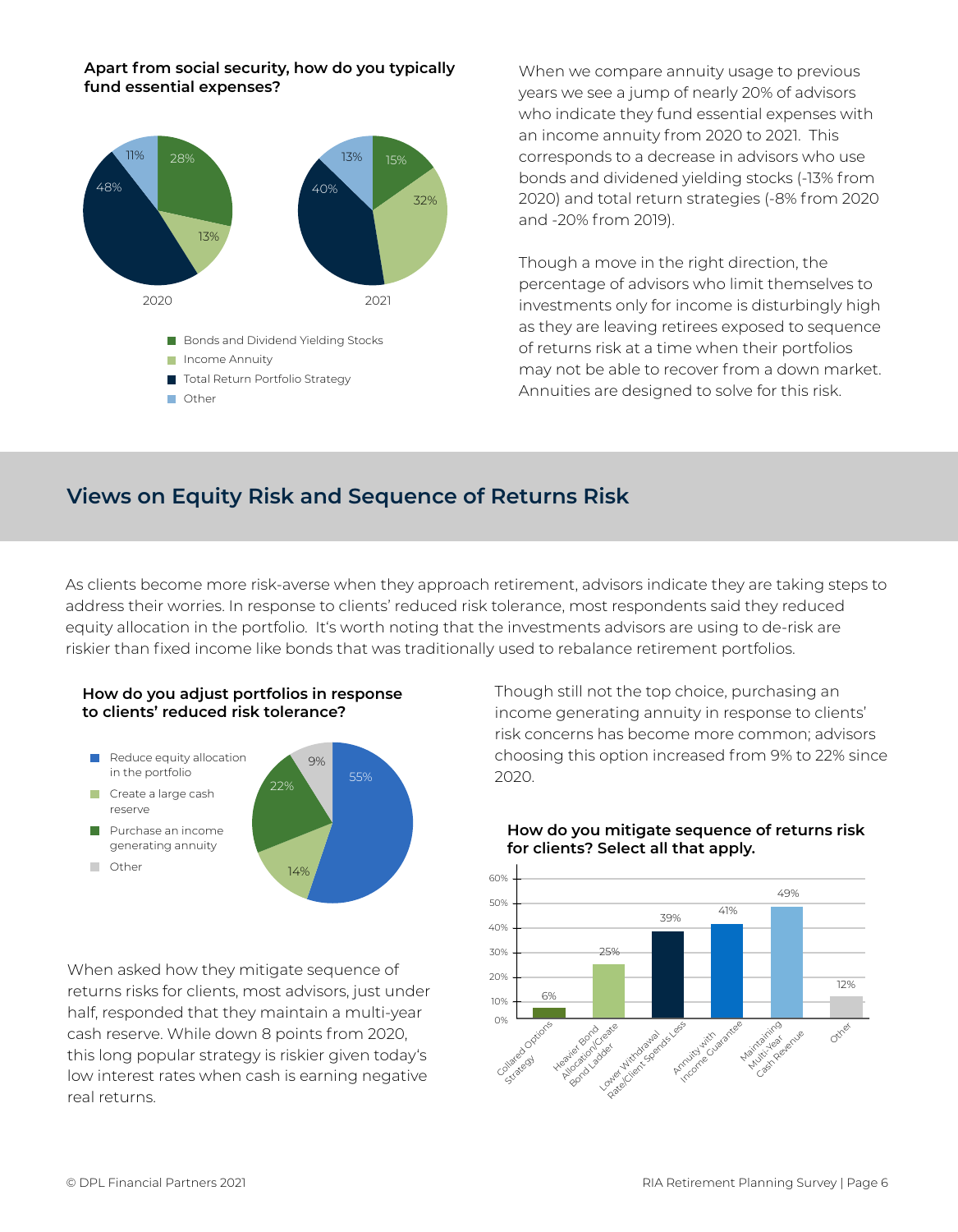In fact, David Blanchett calls cash the riskiest asset in a portfolio because it locks in losses that can threaten the plans' overall success.

The number of advisors using an annuity with a guaranteed income rider has grown steadily in the three years since we started this survey and is now the second most popular choice with 41% of respondents choosing this option.

The responses to the question "How do you primarily address longevity risk?" shows a similar trend. Most advisors still rely on "safe" withdrawal rates, but this practice seems to have slowed, dropping 12% since 2019. And, advisors are increasingly turning to annuities, up 20% since 2019.

When asked about the strategies they have employed to bridge the gap between pre-retirees and retirees desired retirement income and the yield from their bond portfolios, 57% of respondents still opt to allocate more heavily to dividend paying stocks.

> **In a low-yield bond market, how do you bridge the gap between your clients' desired retirement income and the yield from their bond portfolio? Select all that apply.**



#### **How do you primarily address longevity risk?**



This is yet another example of the disconnect between advisors saying they de-risk retirement portfolios while they continue to allocate to riskier investments in search of yield for income.

Annuity allocation is becoming a more popular option, however, with 38% of respondents indicating they allocate to an annuity to fill an income gap from low bond yields in 2021 compared to 32% in 2020 and 23% in 2019.

The products advisors say they have increased their usage of include Fixed Annuities (74%), Fixed Index Annuities (59%), Single Premium Immediate Annuities (56%), Deferred Income Annuities (46%), and Structured (Buffered) Annuities (38%).

# **Bond Market Yields and Approaches to Retirement Income**

As noted previously, most advisors said predictable income was more important to their clients in retirement than asset growth. Interestingly, in a reversion to the trend two years ago, advisors seem to be planning for income and discussing it with clients a bit later in the relationship than in 2020.

Also noted, while the majority of advisors allocate more heavily to dividend yielding stock to fund an income gap due to low bond yields, more are allocating to annuities for income than in years past.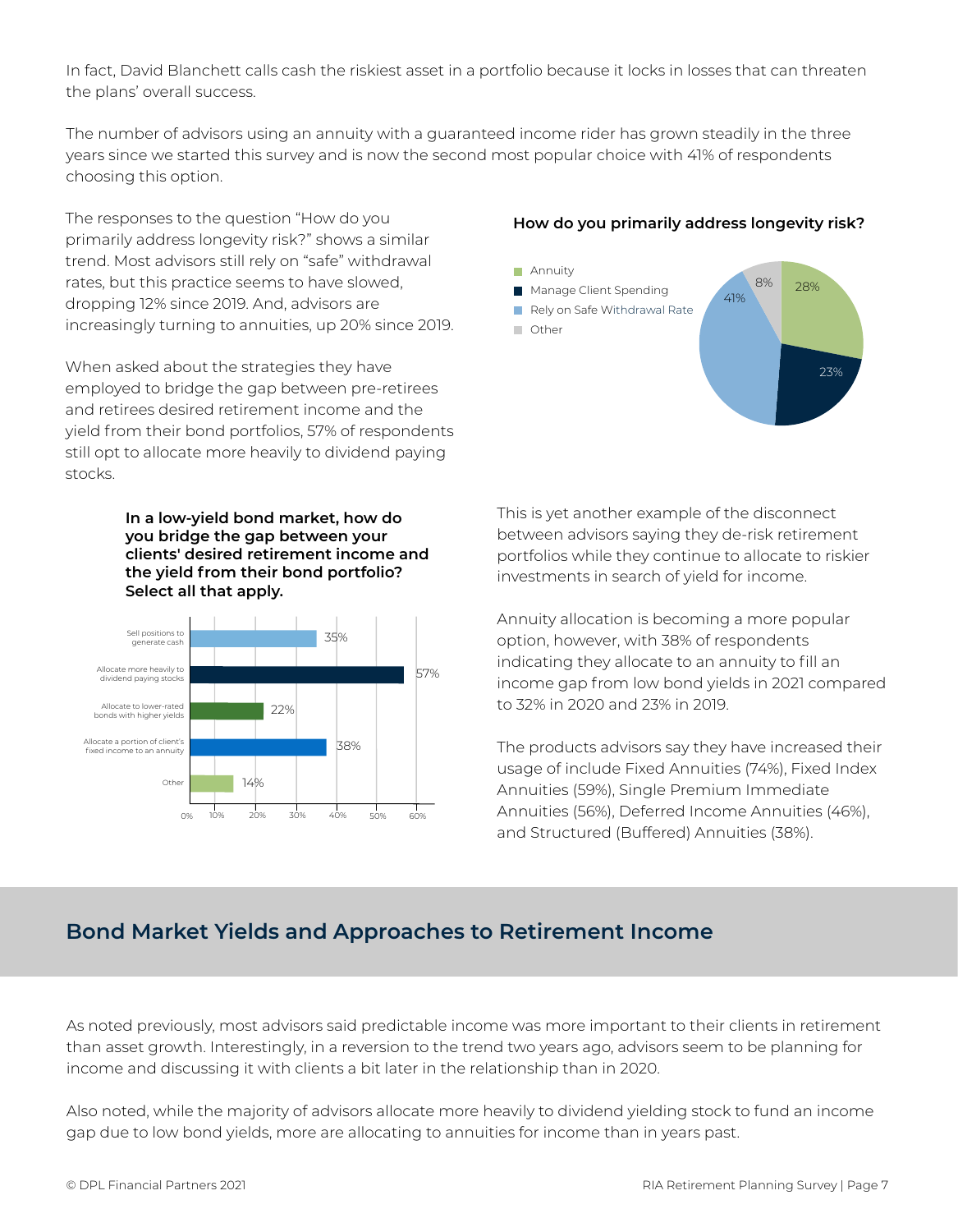Consistent throughout the survey, findings suggest that advisors are more aware of the benefits of annuities in this era of low interest rates, and more are using them.

Seventy percent of respondents understand that a low interest environment is a good time to use an annuity, up 11% from 2020.

And more advisors are exploring annuities as an alternative to fixed income, with 58% saying they have considered annuities, a jump of 17% since 2019.

#### **Do you believe a low interest rate environment is a good time to use an annuity?**



Despite an increase in annuity usage, findings suggest a cohort of advisors who are unaware or unaccepting of the benefits of annuities and the limitations of bonds today.

Only 67% of respondents are aware that leading academics and economists support annuities as a more efficient means of generating income than fixed income portfolios, despite evidence that some annuities can generate income as much as 40% more efficiently than bonds.

And, in response to a new question added to this year's survey about how advisors use bonds today, over 40% indicate to "generate income", and just over 70% to "provide safety" to the portfolio. While it is stunning that 60% of advisors don't view bonds for income anymore, it's equally surprising that 40% still look to them to generate income with yields where they are. A 40%-50% allocation to fixed income for retirees, just to provide safety and have some non-correlated assets in the portfolio, is inefficient and very, very expense insurance.

#### **Traditionally, bond investments have been utilized to generate income, provide safety and provide non-correlated exposure to the equity market. Do bonds still serve these purposes today? Select all that apply.**



As we strive to understand advisors' rationale for their appproaches to retirement planning, one belief is vital to take into consideration. When asked to comment on what they consider a "safe" withdrawal rate today, given that the "Bengen Rule" of 4% was identified in 1994, a surprising 50% of respondents said the rate is the same, and 18% believe it to be higher. Only 1 in 3 advisors believe it to be lower.

For perspective, Retirement Researcher Wade Pfau pegs the safe withdrawal rate today at closer to 2.3% before taxes and fees<sup>1</sup>.

The delta between what some advisors believe to be a safe withdrawal rate and the rate academics support is concerning given the additional finding that 41% of respondents rely on safe withdrawal rates to manage longevity risk for clients. Twenty-eight percent use an annuity and 23% manage client spending.

The only way to safely address longevity risk is with an annuity, a product designed to deliver guaranteed income for the life of the client, even after the account value goes to zero.

1 https://www.thinkadvisor.com/2020/04/14/wade-pfau-virus-crisis-has-slashed-4-rule-nearly-in-half/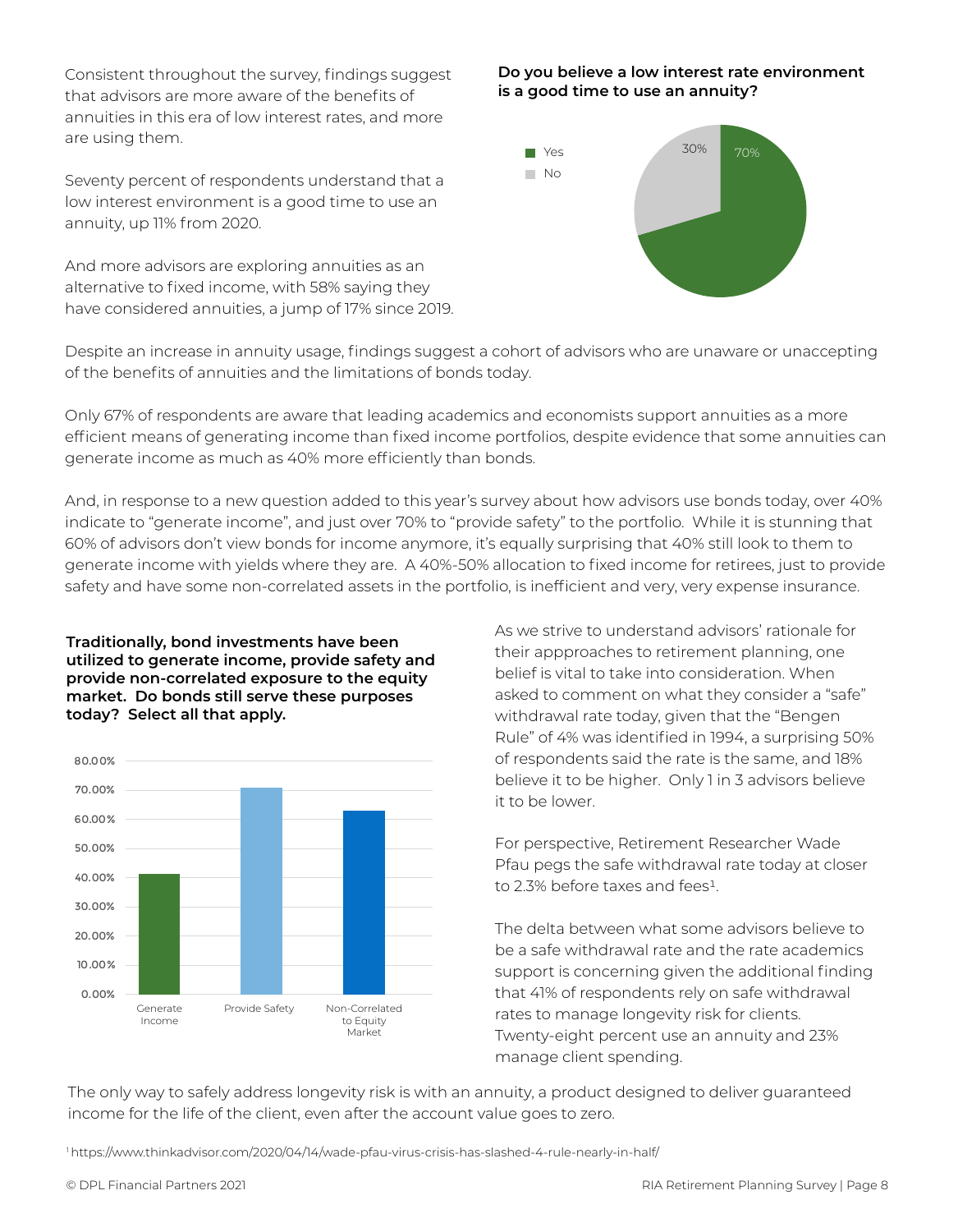# **Conclusion**

RIAs are in a tough position. Traditional brokers are coopting their fee-only models but still enjoy the support and resources of their parent organizations (not to mention their insurance products and license). In the meantime, their clients are looking to them for secure retirement solutions in a world where bond yields remain near historic lows and many experts are predicting that equities are unlikely to deliver the outsize returns of the last decade plus, even as the risk remains the same.

Though searching for answers, many advisors seem unwilling to leave their comfort zone to find effective solutions. Coming to terms with interest rates and no longer billing on fixed income, they are using a traditional, investments-only approach to solve a problem investments can't adequately solve.

Without insurance and annuities in their retirement planning toolkit, RIAs are replacing the trusty old bond with riskier investments and ever more complicated strategies to deliver income that can include dividend stocks, and alternatives like convertible arbitrage, REITS, SPACs, and more. What must this presentation sound like to clients who are looking for secure income? And for clients in poor health or cognitive decline, how must it sound when their advisor says "trust me" then tells them they'll be expected to adjust their spending each year for the rest of their lives based on market performance?

While this year's survey reveals more advisors are using annuities, many "fiduciaries" continue to employ strategies that increase risk in retirees' portfolios while disregarding more secure solutions that are readily available to them. We can't help but wonder: How bad will it have to get before advisors are willing to update legacy strategies that no longer work today, and expand their retirement planning toolkit to include solutions that can give clients secure, predicable income they say they want?

Commission-free annuities provide safe, efficient income and are backed by extensive academic research supporting their use for income in retirement. While we are encouraged by signs from this year's survey of a growing openness to consider insurance products for their clients, advisors' hesitancy to use annuities for income—the very purpose for which they are designed—continues to be a concern.

We understand that many RIAs have been running their business one way for 20+ years and are worried about the changes taking place in the industry that may necessitate they change as well . DPL is committed to educating advisors about today's new generation of commission-free annuities and helping them leverage these products to bring effective, fiduciary solutions to their clients that will in turn strengthen their firms.